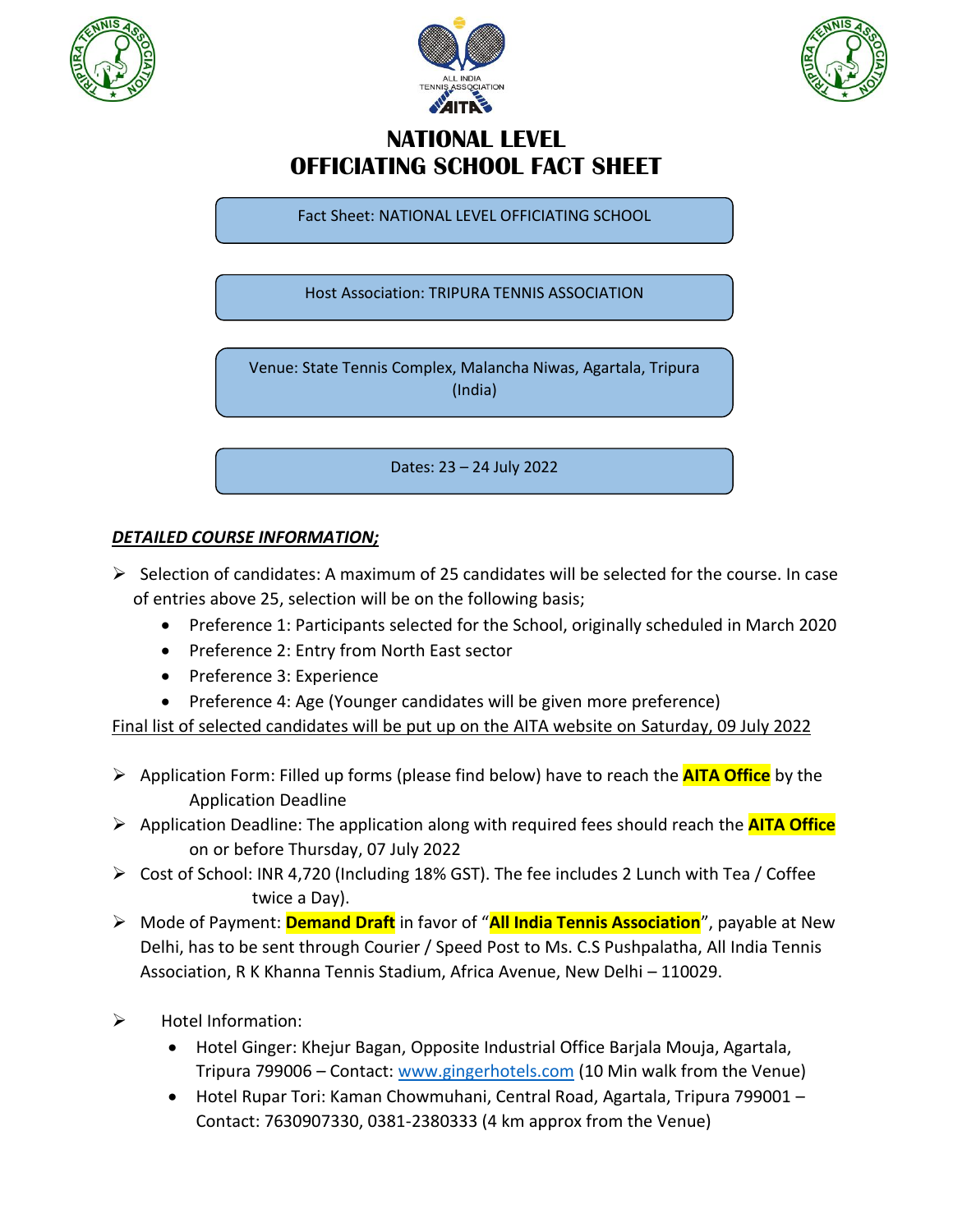





## **NATIONAL LEVEL OFFICIATING SCHOOL FACT SHEET**

- $\triangleright$  Travel Guidelines;
	- Nearest Airport: Maharaja Bir Bikram Airport (10 Kms approx from Venue)
	- Nearest Railway Station: Agartala Railway Station (12 Kms approx from Venue)
- $\triangleright$  Program Schedule;
	- Saturday, 23<sup>rd</sup> July, 09:00 am: Registration
	- Saturday, 23<sup>rd</sup> July, 09:15 am: Officiating Programme begins
	- Sunday, 24<sup>th</sup> July, 09:00 am: Officiating Programme continues
	- Sunday, 24<sup>th</sup> July, 02:30 pm: On Court session
	- Sunday, 24<sup>th</sup> July, 04:30 pm: End of Course followed by Certificate distribution

The detailed program would be provided onsite on the first day, i.e. Saturday, 23<sup>rd</sup> July 2022.

 $\triangleright$  For any assistance/information candidates may contact Mr. Rishi (School Co-Ordinator, TTA)- +91 9831051271 (Call / Whatsapp)